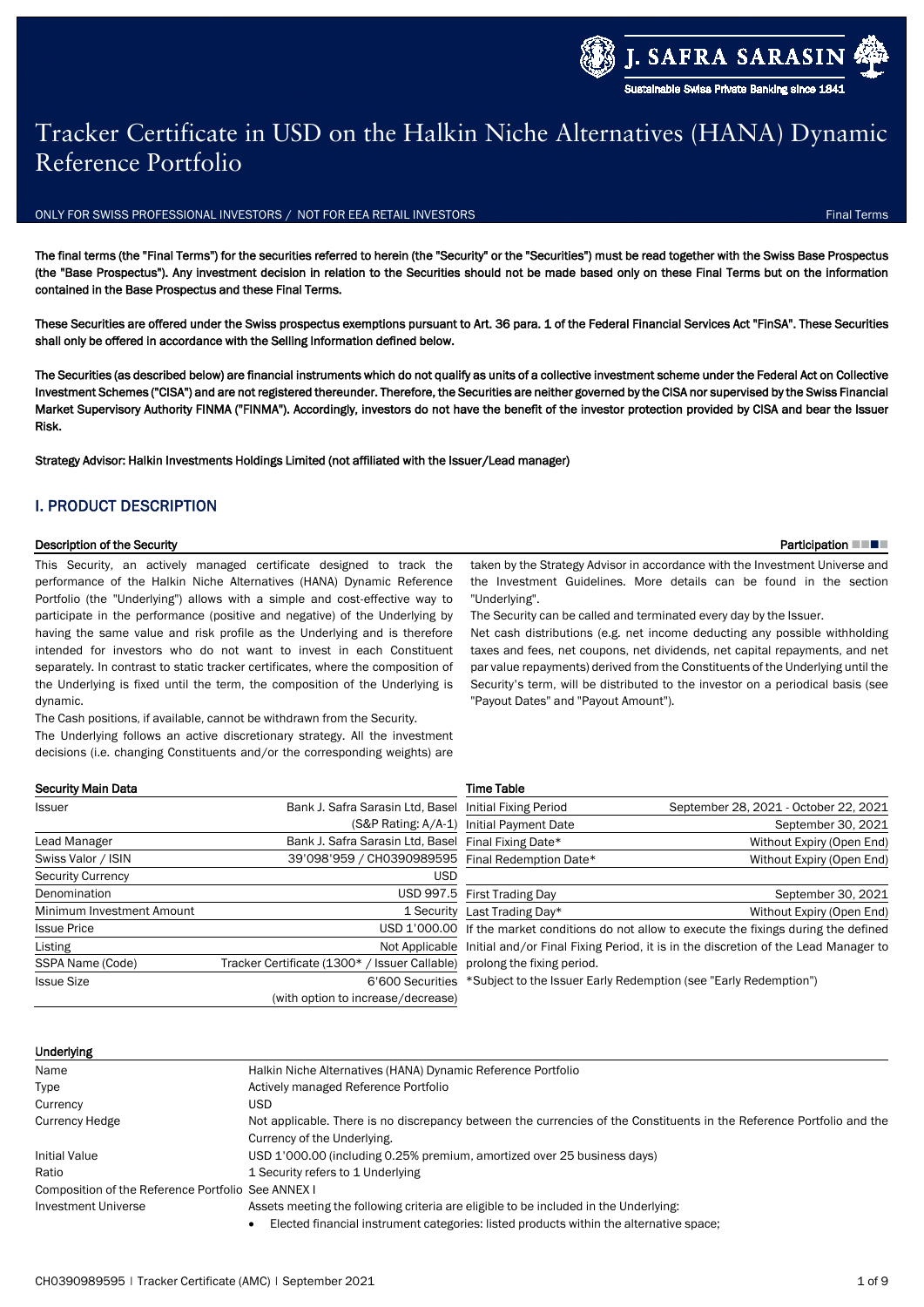

| <b>Investment Guidelines</b>                    | Allowed Trading Venues: all recognized trading exchanges;<br>The Underlying is actively managed by the Strategy Advisor according to the following Investment Guidelines:<br>The Strategy Advisor identifies investment products with attractive return profiles within the liquid alternative space.<br>The rigorous fundamental approach to the products selection aims to deliver good diversification to traditional                                                |
|-------------------------------------------------|-------------------------------------------------------------------------------------------------------------------------------------------------------------------------------------------------------------------------------------------------------------------------------------------------------------------------------------------------------------------------------------------------------------------------------------------------------------------------|
|                                                 | investments (bonds and equity).<br>The Lead Manager has the unconditional power to reject or postpone any selected Constituent and/or any proposed<br>$\bullet$                                                                                                                                                                                                                                                                                                         |
|                                                 | Rebalancing Transaction by the Strategy Advisor;<br>Each Constituent of the Underlying must belong to the Investment Universe;<br>$\bullet$                                                                                                                                                                                                                                                                                                                             |
|                                                 | The Underlying contains a minimum of 5 non-cash Constituents;                                                                                                                                                                                                                                                                                                                                                                                                           |
|                                                 | The weights of the Constituents in the Underlying can only be positive (no short positions) and the sum of all the<br>٠<br>weights in the non-cash Constituents must be at or below 100% (no leverage);                                                                                                                                                                                                                                                                 |
|                                                 | • The sum of the weights of fixed income and cash constituents cannot be over 45%;                                                                                                                                                                                                                                                                                                                                                                                      |
|                                                 | The adherence and monitoring of the Investment Guidelines is in the sole responsibility of the Strategy Advisor.                                                                                                                                                                                                                                                                                                                                                        |
| <b>Dynamic Component</b>                        | Until the term of the Security (from the Initial Payment Date until the Last Trading Day included) and according to the<br>defined Investment Universe and the Investment Guidelines, the Strategy Advisor may request Rebalancing Transactions<br>of the Underlying.                                                                                                                                                                                                   |
| <b>Rebalancing Transaction</b>                  | Any purchase or sale linked to a specific Constituent, which results in a change of the number of Constituents, a change                                                                                                                                                                                                                                                                                                                                                |
|                                                 | of the composition or a modification of the current weighting of the Constituents contained in the Underlying.<br>Transactions executed on the Initial Fixing Period are considered Rebalancing Transactions.                                                                                                                                                                                                                                                           |
| <b>Cash Position</b>                            | Cash positions cannot be withdrawn from the Security. No positive interest is paid on the cash position; nevertheless,<br>negative interest rates may apply, depending on prevailing financing conditions as determined by the Calculation Agent.                                                                                                                                                                                                                       |
|                                                 | Interest rates, if applicable, are daily accrued and/or charged to the Cash Position.                                                                                                                                                                                                                                                                                                                                                                                   |
| Updated Reference Portfolio                     | Upon request and free of charge, the Lead Manager will provide to the investors with the latest available composition of<br>the Reference Portfolio.                                                                                                                                                                                                                                                                                                                    |
| <b>Security Details</b>                         |                                                                                                                                                                                                                                                                                                                                                                                                                                                                         |
| <b>Underlying Income Treatment</b>              | Distributing. Net cash distributions (e.g. net income deducting any possible withholding taxes and fees, net coupons, net                                                                                                                                                                                                                                                                                                                                               |
|                                                 | dividends, net capital repayments, and net par value repayments) derived from the Constituents of the Underlying until<br>the Security's term, will be credited to the Cash Position and subsequently distributed on a periodical basis (cf. "Payout                                                                                                                                                                                                                    |
| Payout Date                                     | Date" and "Payout Amount"). See also "Information on Other Withholding Taxes" and "Section 871(m) Consideration".<br>Every 6 months; 5 Business Days after the corresponding Payout Ex-Date.                                                                                                                                                                                                                                                                            |
| Payout Ex-Date / Record Date                    | The Payout Ex-Date corresponds to the 28 <sup>th</sup> (cf. "Business Day") of the months of March and September, for the first time                                                                                                                                                                                                                                                                                                                                    |
|                                                 | on the March 28, 2022 and with the Payout Record Date 1 Business Day (end of day) before the corresponding Payout<br>Ex-Date and for the last time on the Security's Final Fixing Date. On the Payout Record Date the investors in the Security                                                                                                                                                                                                                         |
| Payout Amount                                   | are entitled to receive a payout according to the defined Payout Amount (cf. "Payout Amount").<br>The maximum Payout Amount is limited by the Security's prevailing fair market value and determined by the Calculation<br>Agent per one Security according the following formula:                                                                                                                                                                                      |
|                                                 |                                                                                                                                                                                                                                                                                                                                                                                                                                                                         |
|                                                 | Payout Amount(t) = Max $\left(100.0\% \times \sum_{i=1}^{n} Dist(i) \times Ratio(i) - MF(t); 0\right)$<br>$\sum_{i=1}$                                                                                                                                                                                                                                                                                                                                                  |
|                                                 |                                                                                                                                                                                                                                                                                                                                                                                                                                                                         |
|                                                 | With:<br><b>Dist(i):</b> Net cash distribution expressed in the payment currency of the Constituent(i) of the Underlying with ex-date<br>Dist(i) between Payout Ex-Date(t-1) (excluded) and Payout Ex-Date(t) (included). The first and the last Payout Ex-Date<br>correspond to the Security's Initial Fixing Date (excluded) and the Final Fixing Date (included);<br><b>Ratio(i):</b> The number of units of the Constituent(i) on its ex-date Dist(i);<br>$\bullet$ |
|                                                 | MF(t): Accrued Management Fee (cf. "Management Fee") expressed in the Security Currency on the Payout Ex-Date(t)<br>as determined by the Calculation Agent.                                                                                                                                                                                                                                                                                                             |
| <b>Issuer Call Option</b>                       | Applicable. More details can be found in the section "Early Redemption".                                                                                                                                                                                                                                                                                                                                                                                                |
| <b>Business Day</b>                             | Any day where commercial banks in Zurich (Switzerland) are open for business and cash settlements of the relevant                                                                                                                                                                                                                                                                                                                                                       |
| Business Day Convention                         | currency can be processed.<br>Following Business Day Convention applies. If any of the defined payment dates does not fall on a Business Day, the next<br>following Business Day will apply.                                                                                                                                                                                                                                                                            |
|                                                 |                                                                                                                                                                                                                                                                                                                                                                                                                                                                         |
| <b>Early Redemption</b><br>Early Redemption     | The Issuer has an unconditional right to call on each Exercise Date and early terminate all the outstanding Securities                                                                                                                                                                                                                                                                                                                                                  |
|                                                 | with prior notification (cf. "Early Redemption Notice"). In such case investors will receive the Early Redemption Amount<br>on the Early Redemption Date, and the Security will be terminated.                                                                                                                                                                                                                                                                          |
| <b>Early Redemption Amount</b>                  | see Redemption Amount                                                                                                                                                                                                                                                                                                                                                                                                                                                   |
| Early Redemption Notice<br><b>Exercise Date</b> | At least 1 Business Day before the respective Exercise Date.<br>Every Business Day starting as of Initial Payment Date.                                                                                                                                                                                                                                                                                                                                                 |
|                                                 |                                                                                                                                                                                                                                                                                                                                                                                                                                                                         |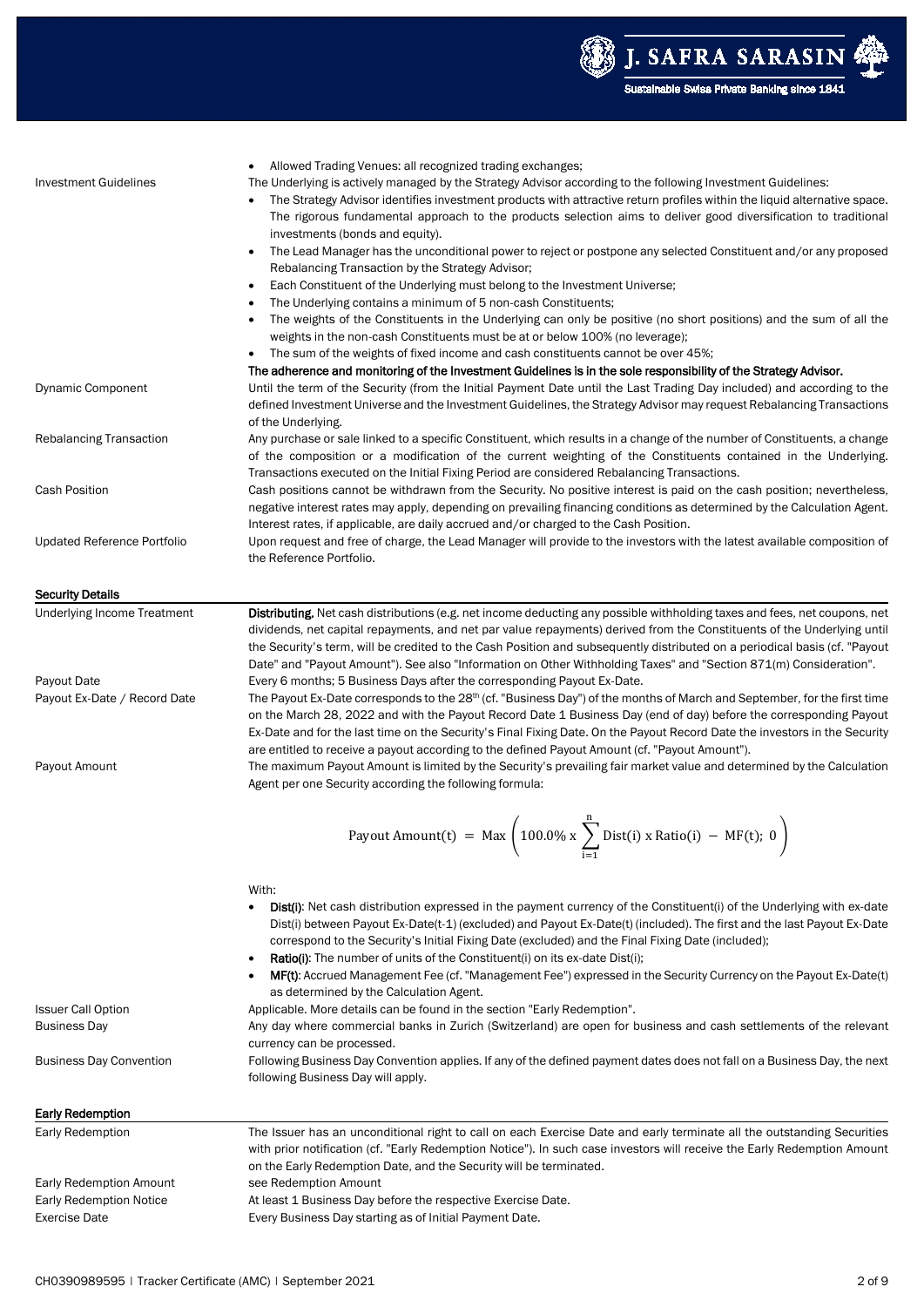

Early Redemption Date 5 Business Days after the corresponding Exercise Date.

| <b>Redemption Profile</b>                                 |                                                                                                                                                                                                                                                                                                                                                                                                                                                                                                                                                                                                                                                                                                                                                                                                                                                                                                   |
|-----------------------------------------------------------|---------------------------------------------------------------------------------------------------------------------------------------------------------------------------------------------------------------------------------------------------------------------------------------------------------------------------------------------------------------------------------------------------------------------------------------------------------------------------------------------------------------------------------------------------------------------------------------------------------------------------------------------------------------------------------------------------------------------------------------------------------------------------------------------------------------------------------------------------------------------------------------------------|
| Settlement Type                                           | Cash settlement (see provision "Redemption Amount").                                                                                                                                                                                                                                                                                                                                                                                                                                                                                                                                                                                                                                                                                                                                                                                                                                              |
| Redemption Amount                                         | The Redemption Amount consists of 100% of the Security's fair market value computed in the Security Currency and                                                                                                                                                                                                                                                                                                                                                                                                                                                                                                                                                                                                                                                                                                                                                                                  |
|                                                           | reduced by any applicable costs and commissions as determined by the Calculation Agent on the Exercise Date. The                                                                                                                                                                                                                                                                                                                                                                                                                                                                                                                                                                                                                                                                                                                                                                                  |
|                                                           | Redemption Amount shall not be less than zero.                                                                                                                                                                                                                                                                                                                                                                                                                                                                                                                                                                                                                                                                                                                                                                                                                                                    |
| <b>Costs and Commissions</b>                              |                                                                                                                                                                                                                                                                                                                                                                                                                                                                                                                                                                                                                                                                                                                                                                                                                                                                                                   |
| <b>Important Notice</b>                                   | In connection with this Security non-recurring or recurring remuneration such as distribution fees, brokerage fees or                                                                                                                                                                                                                                                                                                                                                                                                                                                                                                                                                                                                                                                                                                                                                                             |
|                                                           | other commissions may be paid or received, and rebates on the Issue Price may be granted, which shall accrue in full to<br>the recipient irrespective of whether the commissions are shared out between third parties or affiliated companies of the<br>Bank J. Safra Sarasin Group. In particular, the Issue Price may also include commissions for the issuance and distribution<br>of this Security and costs for the structuring and securitization of the Security and for hedging liabilities in connection<br>with the Security.                                                                                                                                                                                                                                                                                                                                                           |
| <b>Issue Price Premium</b>                                | 0.25% of the Denomination (cf. "Issue Price")                                                                                                                                                                                                                                                                                                                                                                                                                                                                                                                                                                                                                                                                                                                                                                                                                                                     |
| Management Fee                                            | 1.2% (p.a.) charged every day based on the end-of-day Security's prevailing fair market value as determined by the<br>Calculation Agent. The daily management fee rate is computed using a 30/360 (German) day basis convention. The<br>annualized Management Fee rate is shared between the Involved Parties as follow:<br>Lead Manager: 0.4% (p.a.)<br>٠<br>Strategy Advisor: 0.8% (p.a.)<br>٠                                                                                                                                                                                                                                                                                                                                                                                                                                                                                                  |
| Performance Fee                                           | Not applicable                                                                                                                                                                                                                                                                                                                                                                                                                                                                                                                                                                                                                                                                                                                                                                                                                                                                                    |
| Rebalancing Fee                                           | In case of a rebalancing transaction in the Underlying, the following fees are applicable:<br>Stock and ETF Constituents: 0.1% of the rebalanced notional amount<br>٠<br>FX transactions: 0.05% of the exchanged notional amount<br>٠                                                                                                                                                                                                                                                                                                                                                                                                                                                                                                                                                                                                                                                             |
|                                                           | External Transaction Costs: External execution costs such as exchange charges, brokerage fees, and taxes will be<br>$\bullet$                                                                                                                                                                                                                                                                                                                                                                                                                                                                                                                                                                                                                                                                                                                                                                     |
|                                                           | deducted or added from the corresponding execution price.                                                                                                                                                                                                                                                                                                                                                                                                                                                                                                                                                                                                                                                                                                                                                                                                                                         |
| <b>Secondary Market</b>                                   |                                                                                                                                                                                                                                                                                                                                                                                                                                                                                                                                                                                                                                                                                                                                                                                                                                                                                                   |
| Listing                                                   | Not applicable                                                                                                                                                                                                                                                                                                                                                                                                                                                                                                                                                                                                                                                                                                                                                                                                                                                                                    |
| <b>Market Making</b>                                      | Under normal market conditions the Issuer and/or the Lead Manager (as the case may be) intends to provide on every<br>Trading Day bid and ask prices with a bid/ask spread of 1.0% that may be increased depending on the prevailing market<br>conditions. This spread includes 0.20% of liquidity fee rebated to the Security on each transaction which is intended to<br>cover re-hedging costs in an effort to protect existing/remaining investors from any dilutive effect of net inflows and<br>outflows in the Securities and associated fees.<br>Neither the Issuer nor the Lead Manager nor any of its affiliates is under any legal obligation to provide tradable prices<br>for the Security. In addition, there is no firm commitment to provide liquidity by means of bid and ask tradable prices in<br>the Security and there is also no legal obligation to quote any such prices. |
| <b>Trading Day</b>                                        | Each Business Day between the First Trading Day and the Last Trading Day on which the Reference Exchange of the<br>Constituents of the Underlying are open for regular trading.<br>First Trading Day: September 30, 2021                                                                                                                                                                                                                                                                                                                                                                                                                                                                                                                                                                                                                                                                          |
|                                                           | Last Trading Day: Without Maturity (Open End) and subject to the Early Redemption occurrence (see "Early Redemption").                                                                                                                                                                                                                                                                                                                                                                                                                                                                                                                                                                                                                                                                                                                                                                            |
| Minimum Trading Amount                                    | 1 Security                                                                                                                                                                                                                                                                                                                                                                                                                                                                                                                                                                                                                                                                                                                                                                                                                                                                                        |
| Secondary Market Settlement<br>Indicative Price Quotation | 2 Business Days after the trade date<br>Valuation prices are stated in absolute value (unit price) and contain all the collected net cash distributions of the<br>Underlying (Dirty Pricing).                                                                                                                                                                                                                                                                                                                                                                                                                                                                                                                                                                                                                                                                                                     |
| Price Information                                         | Refinitiv (Reuters) RIC: CH39098959=SARA                                                                                                                                                                                                                                                                                                                                                                                                                                                                                                                                                                                                                                                                                                                                                                                                                                                          |
|                                                           | Bloomberg (terminal): CH0390989595 < GO>                                                                                                                                                                                                                                                                                                                                                                                                                                                                                                                                                                                                                                                                                                                                                                                                                                                          |
|                                                           | SIX Financial Information (TKiD): CH0390989595                                                                                                                                                                                                                                                                                                                                                                                                                                                                                                                                                                                                                                                                                                                                                                                                                                                    |
|                                                           | Webpage: http://derivatives.jsafrasarasin.com                                                                                                                                                                                                                                                                                                                                                                                                                                                                                                                                                                                                                                                                                                                                                                                                                                                     |
| <b>Involved Parties</b>                                   |                                                                                                                                                                                                                                                                                                                                                                                                                                                                                                                                                                                                                                                                                                                                                                                                                                                                                                   |
| Issuer                                                    | Bank J. Safra Sarasin Ltd, Basel (S&P Rating: A/A-1)                                                                                                                                                                                                                                                                                                                                                                                                                                                                                                                                                                                                                                                                                                                                                                                                                                              |
| Lead Manager                                              | Bank J. Safra Sarasin Ltd, Basel                                                                                                                                                                                                                                                                                                                                                                                                                                                                                                                                                                                                                                                                                                                                                                                                                                                                  |
| <b>Strategy Advisor</b>                                   | Halkin Investments Holdings Limited                                                                                                                                                                                                                                                                                                                                                                                                                                                                                                                                                                                                                                                                                                                                                                                                                                                               |
| <b>Calculation Agent</b>                                  | Bank J. Safra Sarasin Ltd, Basel                                                                                                                                                                                                                                                                                                                                                                                                                                                                                                                                                                                                                                                                                                                                                                                                                                                                  |
| Paying and Exercise Agent                                 | Bank J. Safra Sarasin Ltd, Basel                                                                                                                                                                                                                                                                                                                                                                                                                                                                                                                                                                                                                                                                                                                                                                                                                                                                  |
| Repository / Clearing                                     | SIX SIS AG, Olten (executed transactions have to be settled in number of Securities).                                                                                                                                                                                                                                                                                                                                                                                                                                                                                                                                                                                                                                                                                                                                                                                                             |
| <b>Prudential Supervision</b>                             | Bank J. Safra Sarasin Ltd is a bank in accordance with the Swiss Banking Act and is subject to the prudential supervision                                                                                                                                                                                                                                                                                                                                                                                                                                                                                                                                                                                                                                                                                                                                                                         |
|                                                           | by the Swiss Financial Market Supervisory Authority FINMA.                                                                                                                                                                                                                                                                                                                                                                                                                                                                                                                                                                                                                                                                                                                                                                                                                                        |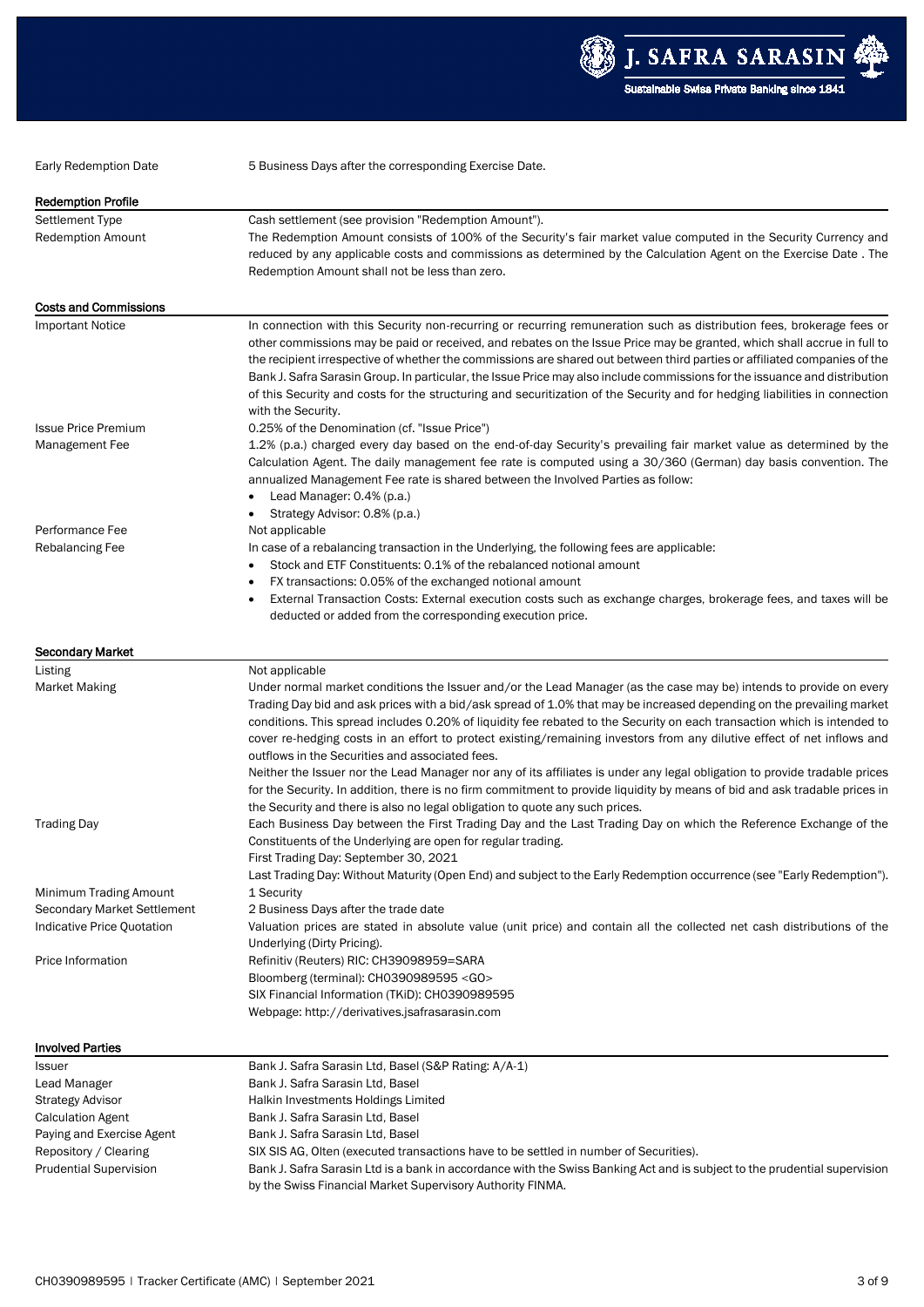



#### Taxes (Switzerland)

| <b>Important Notice</b>            | The below mentioned tax information is valid at the time of issuance. The relevant tax laws or the regulations of, and              |
|------------------------------------|-------------------------------------------------------------------------------------------------------------------------------------|
|                                    | interpretations by tax authorities are subject to changes. The Issuer and the Lead Manager exclude any liabilities in               |
|                                    | respect of all possible tax implications. In particular, the following summary is neither exhaustive nor does it intend to be       |
|                                    |                                                                                                                                     |
|                                    | a comprehensive tax advice. The investor is advised to contact an independent tax consultant in respect to this Security            |
|                                    | for further clarification of the investor's personal situation. The investor, irrespective of the tax jurisdiction, shall be liable |
|                                    | for all current and future taxes and duties as a consequence of investment in the Security.                                         |
| <b>Swiss Stamp Duties</b>          | This Security is not subject to the Swiss issuance tax. Primary market transactions (i.e., acquisitions upon issuance) and          |
|                                    | any secondary market transactions of the Security are not subject to Swiss security transfer tax.                                   |
| Swiss Withholding Tax              | This Security is not subject to the Swiss withholding tax. Additional information about foreign withholding taxes can be            |
|                                    | found in the provisions "Information on Other Withholding Taxes" below.                                                             |
| Income Tax (applicable for private | For Swiss federal income tax purposes this Security follows the taxation principles of collective investment schemes. The           |
| investors with Swiss tax domicile) | Lead Manager reports the tax-relevant reportable data to the SIX Financial Information and/or directly to the Swiss                 |
|                                    | Federal Tax Administration in due time. The income part, if any, is subject to Swiss Federal income tax for private investors       |
|                                    | with Swiss tax domicile. Capital gain, if available, is not subject to Swiss Federal income tax. Profits made on secondary          |
|                                    | market transactions are treated as capital gain for private investors with Swiss tax domicile. Swiss Cantonal and                   |
|                                    | Communal income taxes may be treated different from the Swiss Federal income tax.                                                   |
| Information on Other               | Any payment from this Security may be subject to withholding tax such as, inter alia, withholding related to FATCA (the             |
| <b>Withholding Taxes</b>           | U.S. Foreign Account Tax Compliance Act) or Section 871(m) of the U.S. Internal Revenue Code of 1986. Under Section                 |
|                                    | 871(m) the withholding tax is due based on the "dividend equivalent" amounts paid or deemed to have been paid from                  |
|                                    | stocks of U.S. corporations or certain indices containing stocks of U.S. corporations. The Issuer will always apply the             |
|                                    | maximum withholding tax rate (currently 30%) on such Section 871(m) "dividend equivalent" amount. None of the                       |
|                                    | Involved Parties is required to pay any additional amount to the investor to compensate for taxes deducted or withheld.             |
| Section 871(m) Consideration       | This Security on the Initial Fixing End Date is considered by the Issuer a "Section 871(m) security" for all purposes of            |
|                                    | Section 871(m) of the U.S. Internal Revenue Code of 1986 and any payment due under these Securities is net of such                  |
|                                    | tax. Accordingly, the investor will receive less than the amount he would have otherwise received in the absence of any             |
|                                    | such withholding tax. The Issuer's determination is not binding on the U.S. Internal Revenue Service ("IRS"), and the IRS           |
|                                    | may disagree with the Issuer's determination. Additional information regarding the application of Section 871(m) to the             |
|                                    | Securities is available free of charge at the head office of Bank J. Safra Sarasin Ltd (see last page for contact details).         |
| <b>Other Terms</b>                 |                                                                                                                                     |
| Form                               | Uncertificated ("Book-entry") Securities. The investor has no right to exchange these Securities against individually               |
|                                    | printed deeds.                                                                                                                      |
| <b>Security Status</b>             | Direct, unsecured and non-subordinated liabilities of the Issuer.                                                                   |
| Law / Jurisdiction                 | The legal relationship between the Issuer and the investor is governed by <b>Swiss substantive law</b> . The sole place of          |
|                                    | jurisdiction is Basel-City (Switzerland).                                                                                           |

## II. PROSPECT OF PROFITS AND LOSSES

#### Prospective Profit and Losses at Redemption

| Maximum Prospective Profit | Excluding structuring costs, fees and commissions, this Security reflects the performance and risk structure of the          |
|----------------------------|------------------------------------------------------------------------------------------------------------------------------|
|                            | Underlying. Therefore, the maximum return is unlimited.                                                                      |
| Maximum Prospective Loss   | If the Underlying is worthless at Final Fixing Date, the investor loses all of the investment, as he is fully exposed to the |
|                            | downside risk of the Underlying.                                                                                             |
| Market Expectation         | This Security is suitable for investors who expect a positive performance of the Underlying.                                 |
|                            |                                                                                                                              |

## III. SIGNIFICANT RISKS FOR INVESTORS

#### Risk Information

| Investment Considerations | PROSPECTIVE INVESTORS ARE ADVISED TO CAREFULLY READ THE FOLLOWING INVESTMENT CONSIDERATIONS<br>ASSOCIATED WITH THE SECURITY. THESE CONSIDERATIONS ARE NOT EXHAUSTIVE AND SHOULD BE READ IN                                                                                                                                                                                    |
|---------------------------|-------------------------------------------------------------------------------------------------------------------------------------------------------------------------------------------------------------------------------------------------------------------------------------------------------------------------------------------------------------------------------|
|                           | CONJUNCTION WITH THE RISKS AND CONSIDERATIONS DESCRIBED IN THE SECURITY DOCUMENTATION PREPARED BY<br>THE ISSUER.                                                                                                                                                                                                                                                              |
|                           | This Security is complex and an investment in it may result in the entire loss of the invested amount. Prior to investing in<br>this Security, investors should carefully read the Issuer's legal Security Documentation and ensure that they understand<br>all risks associated with this Security and that they are able to assess whether such an investment instrument is |
|                           | appropriate for them in terms of their experience, objectives, financial circumstances and other relevant circumstances<br>and that they can be advised on the legal, tax, financial and/or accounting consequences.                                                                                                                                                          |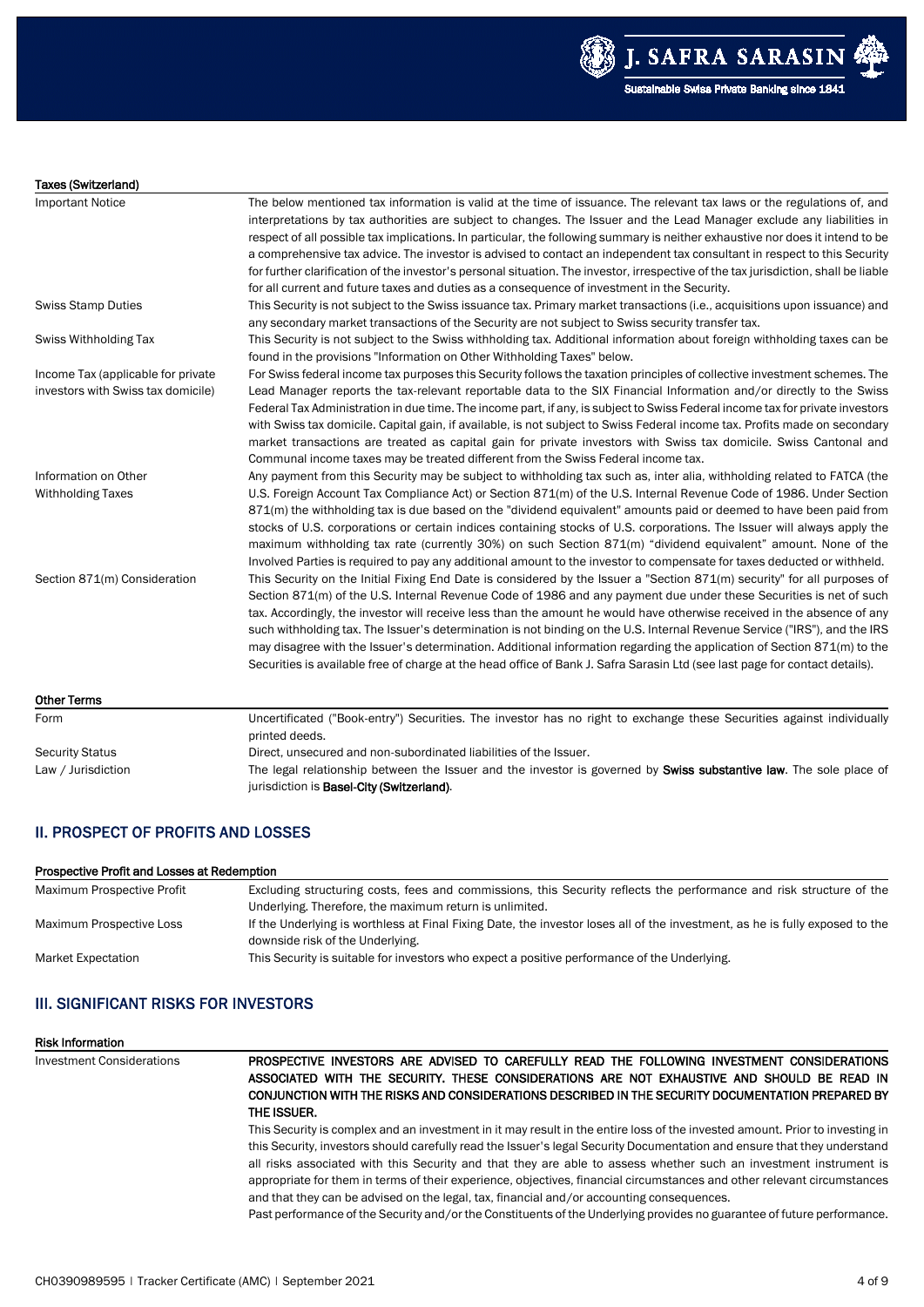

|                                                  | Further information of the risks involved in securities trading is provided in the risk brochure "Risk Involved in Trading<br>Financial Instruments" published by the Swiss Bankers Association. Copies of this brochure are available free of charge<br>from the head-office of Bank J. Safra Sarasin Ltd (see last page for contact details). Investors should gain sufficient<br>knowledge about them as part of their own independent evaluation of the merits and risks, and the appropriateness and<br>suitability of an investment in the Security.                                                                 |
|--------------------------------------------------|----------------------------------------------------------------------------------------------------------------------------------------------------------------------------------------------------------------------------------------------------------------------------------------------------------------------------------------------------------------------------------------------------------------------------------------------------------------------------------------------------------------------------------------------------------------------------------------------------------------------------|
| <b>Swiss Classification</b>                      | THERE IS NO ASSURANCE TO RECEIVE AT LEAST 100% OF THE DENOMINATION ON THE REDEMPTION DATE.<br>Under Swiss law, this Security is considered a structured product and is consequently treated as a complex instrument                                                                                                                                                                                                                                                                                                                                                                                                        |
|                                                  | not suitable for every investor.<br>According to the risk classification model of the Swiss Structured Products Association (SSPA) this Security is rated in<br>risk group 13 (Participation).                                                                                                                                                                                                                                                                                                                                                                                                                             |
|                                                  | The SSPA classify all the Structured Products into two main risk categories: (i) Investment Products (SSPA code 1), and<br>(ii) Leverage Products (SSPA code 2). The Investment Products (SSPA code 1) are classified in the following three different<br>risk subcategories: Capital Protection (SSPA code 11), Yield Enhancement (SSPA code 12) and Participation (SSPA code                                                                                                                                                                                                                                             |
|                                                  | 13), with subcategory 11 corresponding to the lowest risk and subcategory 13 to the highest risk. The Leverage Products<br>(SSPA code 2) are also classified in the following two different risk subcategories: Leverage Products without Knock-Out<br>(SSPA code 21) and Leverage Products with Knock-Out (SSPA code 22). The risk associated with a product is not static                                                                                                                                                                                                                                                |
|                                                  | and may increase or decrease for example due to the prevailing market environment. As a result, the risk category may<br>change over the course of time. Classification into a risk category based on the SSPA model is a very simplified approach<br>and does not take into account the investors' individual circumstances.                                                                                                                                                                                                                                                                                              |
| <b>Issuer Risk</b>                               | Investors are exposed to the credit risk of the Issuer. The insolvency of the Issuer may result in a partial or complete loss<br>of the investment, irrespective of the value and/or return of the Security or the Constituents of the Underlying. Investors                                                                                                                                                                                                                                                                                                                                                               |
|                                                  | should note that credit ratings, if applicable, are granted by relevant rating agencies and are not in any way a guarantee<br>of the Issuer's credit quality. The credit ratings or the perception of the credit worthiness of the Issuer may change from<br>time to time.                                                                                                                                                                                                                                                                                                                                                 |
| Early Redemption and<br><b>Reinvestment Risk</b> | The Issuer has the right but not the obligation to call (exercise) the Securities for Early Redemption. In case of an Early<br>Redemption the Security will be redeemed according to the section "Early Redemption". As a result, investors will lose                                                                                                                                                                                                                                                                                                                                                                      |
|                                                  | any future (income) payments, if applicable, and any appreciation or depreciation in the Underlying, if applicable. The<br>early redemption event may also result in additional transaction costs.                                                                                                                                                                                                                                                                                                                                                                                                                         |
| <b>Liquidity Risk</b>                            | The liquidity in the Security may be limited, and investors may not be able to partially or entirely close their outstanding<br>positions, or may only be able to obtain an unwind amount that is significantly lower than their initially invested amount.                                                                                                                                                                                                                                                                                                                                                                |
|                                                  | Under normal market conditions the Issuer and/or the Lead Manager intend to provide a secondary market on every<br>Trading Day with bid and ask prices, but is under no legal obligation to do so. There is no assurance that the investor will<br>be able to obtain on the secondary market a firm price for the desired tradable amount. Investors are strongly<br>discouraged from using the Security for speculative purposes or short-term trading opportunities. Under specific<br>circumstances, as described in detail in the Issuer Security Documentation, the Issuer may redeem the Security early,             |
| <b>Market Risk</b>                               | which may result in additional transaction costs and hence adversely affect the investment.<br>The price development of the Security is dependent on the evolution of the capital markets which, for their part, are<br>influenced amongst others by the general global economic situation and by the local economic and political conditions<br>in the respective countries (so-called "Market Risk"). Changes in market conditions such as, but not limited to, interest                                                                                                                                                 |
|                                                  | rates, commodity prices, volatilities or correlations may have a negative or positive effect on the price of the Constituents<br>of the Underlying and/or the Security.                                                                                                                                                                                                                                                                                                                                                                                                                                                    |
|                                                  | In addition, market disruptions (such as trading or market interruptions or discontinuation of trading) or other<br>unforeseeable occurrences concerning the Constituents of the Underlying and/or their Reference Exchanges or markets<br>may occur during the Security term. Such occurrences may negatively impact the redemption and/or on the value of the                                                                                                                                                                                                                                                            |
|                                                  | Security. As a consequence of the market risk, investors must be aware that there is no guarantee that their investment<br>objectives will be effectively achieved by investing in the Security.<br>Excluding structuring costs, fees and commissions, the value of the Security is linked to that of the Underlying. This                                                                                                                                                                                                                                                                                                 |
|                                                  | means that the potential for making a profit or loss is the same as for the Underlying itself. The maximum loss is capped<br>to 100% of the invested amount.                                                                                                                                                                                                                                                                                                                                                                                                                                                               |
| Specific Risk Considerations                     | Complementary to the above defined risks, specific risks associated with the Security are listed hereafter.<br>Volatility Risk: The value of the Security is volatile and subject to significantly positive or negative fluctuations due to<br>various market risk factors (cf. "Market Risk"). Moreover, unanticipated market events, can manifest in a dislocation of<br>the Security's value. Volatility of the Constituents of the Underlying may vary over time, which means that the risk<br>characteristics of the Security may change depending on prevailing market conditions. Investors shall be aware that the |
|                                                  | value of the Security may fluctuate at an elevated level of volatility during periods of market stress.<br>Equity Market Risks: This Security is linked to one or more Constituents of the one Underlying which is exposed to the<br>global equity markets changes. Depending on the investment decisions made by the Strategy Advisor, the Reference<br>Portfolio may deviate in terms of selection and/or allocation from commonly used equity market references. Specifically,<br>the Strategy Advisor may assume concentrated exposures to specific countries and/or sectors and/or equity factors                     |
|                                                  | and/or shares. In consequence, investors are exposed to different developments of countries, sectors, to a changing<br>market sentiment and to company-specific risks including, but not limited to, business outlook, market positioning,<br>operational efficiency, financial stability, profitability, and reputation.                                                                                                                                                                                                                                                                                                  |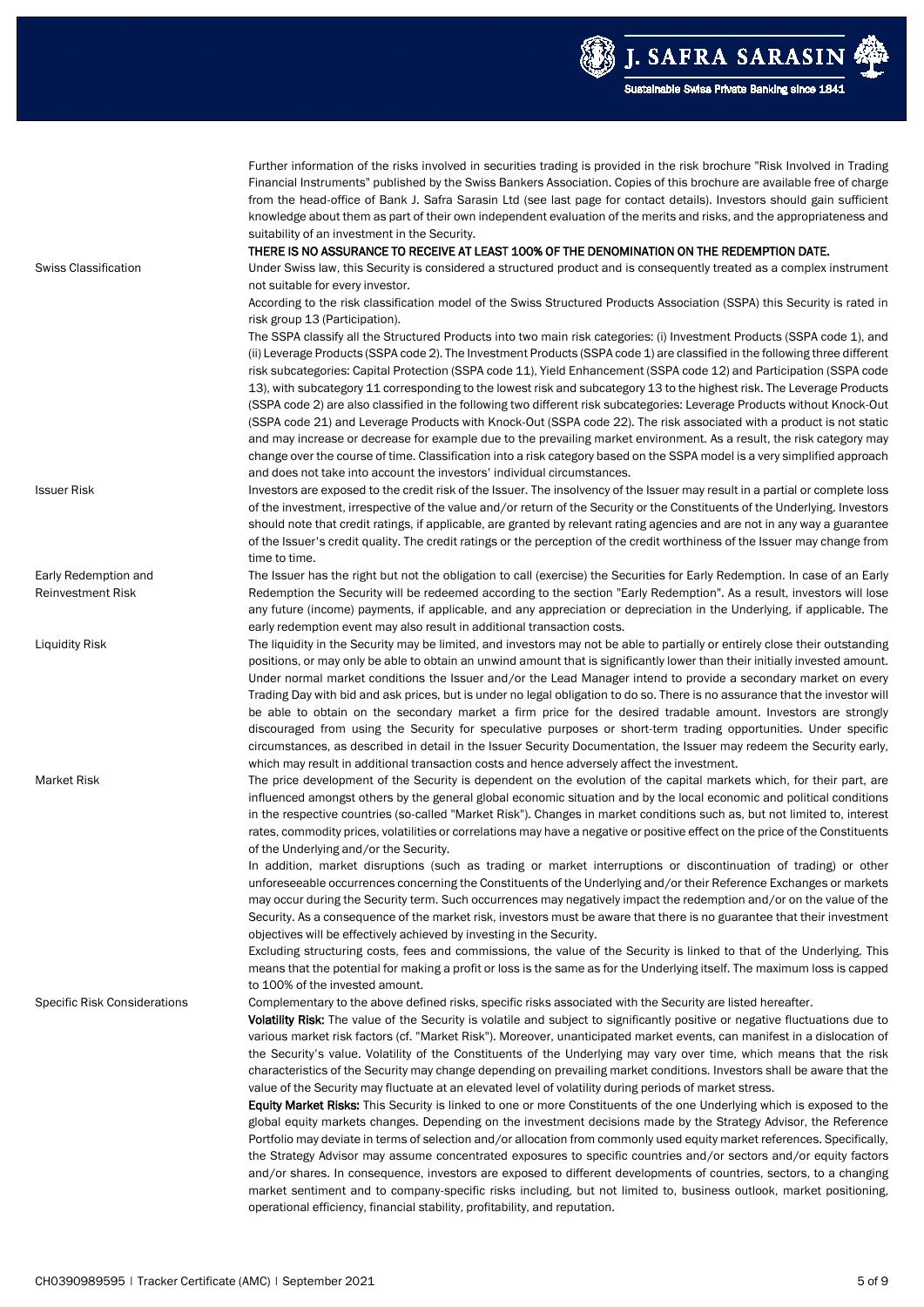

## IV. IMPORTANT NOTICES

| Purpose             | The information contained in this document is intended for information purposes only and does not constitute financial,                                                                                                                                                                                                                                                            |
|---------------------|------------------------------------------------------------------------------------------------------------------------------------------------------------------------------------------------------------------------------------------------------------------------------------------------------------------------------------------------------------------------------------|
|                     | legal or tax advice or a recommendation or solicitation to acquire the Security. They do not intend to be a substitute for                                                                                                                                                                                                                                                         |
|                     | obtaining the necessary individual advice and information on risks from a professional advisor in order to ensure that                                                                                                                                                                                                                                                             |
|                     | the transaction is appropriate to the investor financial goals and circumstances.                                                                                                                                                                                                                                                                                                  |
|                     | This Security is a structured product. Structured products are complex and may carry a high risk of loss. The Security<br>described in this document is only suitable for investors who understand and accept the associated risks.                                                                                                                                                |
|                     | The Issuer provides no guarantee regarding the accuracy, quality, up-to-dateness or completeness of the content of this<br>document. The terms and conditions may be changed at any time without notice. In particular, neither the Issuer nor any                                                                                                                                 |
|                     | other Involved Parties are under any obligation to update the content of this document.                                                                                                                                                                                                                                                                                            |
|                     | If the Issuer and/or its affiliated companies receive payments from third parties, the interests of the Issuer and/or its<br>affiliated companies may conflict with the interests of the investors. Payments of this kind can have a negative effect on<br>return on investment. In addition, certain embedded costs can have a negative impact on the value of the Security prior |
|                     | to its Final Redemption Date.                                                                                                                                                                                                                                                                                                                                                      |
|                     | Bank J. Safra Sarasin Ltd or an affiliated company may be involved in other transactions or business on the Constituents                                                                                                                                                                                                                                                           |
|                     | of the Underlying of this Security which are not disclosed here.                                                                                                                                                                                                                                                                                                                   |
| Selling Information | This document and the Security will not be filed with or approved by any regulatory authority. Any offer, sale or delivery of                                                                                                                                                                                                                                                      |
|                     | the Security, distribution or publication of any offering material relating to the Security, may only be made in or from                                                                                                                                                                                                                                                           |
|                     | jurisdictions in compliance with applicable laws and regulations without imposing any additional obligations on the Issuer                                                                                                                                                                                                                                                         |
|                     | or Lead Manager. No action has been or will be taken by the Issuer or the Lead Manager to allow a public offering of the                                                                                                                                                                                                                                                           |
|                     | Security, or possession and distribution of any offering material in relation to the Security in any jurisdiction where such                                                                                                                                                                                                                                                       |
|                     | action for that purpose is required. Below restrictions are not a conclusive guidance as to whether the Securities can be                                                                                                                                                                                                                                                          |
|                     | offered and sold in or from a jurisdiction. Additional information about selling and offering restrictions are contained in                                                                                                                                                                                                                                                        |
|                     | the Security Documentation prepared by the Issuer.                                                                                                                                                                                                                                                                                                                                 |
|                     | Switzerland: This Security may only be offered or sold in Switzerland and/or from Switzerland to professional Investors<br>as defined in Art. 4 para. 3 of the Federal Financial Services Act. The Securities will not be listed on the SIX Swiss<br>Exchange Ltd. ("SIX Swiss Exchange") or on any other stock exchange or regulated trading facility.                            |
|                     | <b>United States:</b> The Securities may not be offered or sold within the United States or to, or for the account or benefit of,                                                                                                                                                                                                                                                  |
|                     | US persons as defined by Regulation S. The Securities have not been and will not be registered under the Securities Act<br>of 1933, as amended (the "Act").                                                                                                                                                                                                                        |
|                     | <b>European Economic Area:</b> The Security may only be offered to professional investors and eligible counterparties as<br>defined in the European Markets in Financial Instruments Directive (2004/39/EC: "MiFID"). A public offering within the<br>EEA member states of the European Economic Area ("EEA") is not permitted.                                                    |
|                     | Israel: No action has been or will be taken inside or outside Israel that would permit a public offering of this Security in<br>Israel. In particular, none of the applicable documentation has been or will be reviewed or approved by the Israel                                                                                                                                 |
|                     | Securities Authority and the Security must only be offered or sold to individuals or entities that classify as Qualified                                                                                                                                                                                                                                                           |
|                     | Investors as defined under the Securities Law, 5728-1968. This document has been prepared by Bank J. Safra Sarasin                                                                                                                                                                                                                                                                 |
|                     | Ltd, and can be distributed in Israel by Bank J. Safra Sarasin Ltd or one of its affiliates, neither of whom are supervised                                                                                                                                                                                                                                                        |
|                     | or licensed by the Israel Securities Authority. This documentation may not be reproduced or used for any other purpose,                                                                                                                                                                                                                                                            |
|                     | nor be furnished to any person other than those to whom copies have been sent. Any offeree who purchases this Security<br>is doing so exercising their own discretion, for their own benefit and not with the aim or intention of distributing or offering<br>this Security to other parties.                                                                                      |
|                     | <b>The Bahamas:</b> This document is not intended for circulation to nationals or citizens of The Bahamas or a person deemed<br>"resident" in The Bahamas for the purposes of exchange control by the Central Bank of The Bahamas, but can be handed                                                                                                                               |
|                     | over to private clients of Bank J. Safra Sarasin (Bahamas) Ltd.                                                                                                                                                                                                                                                                                                                    |
|                     | Singapore - Regulatory Warning Statements: This document has not been registered as a prospectus with the Monetary<br>Authority of Singapore. Accordingly, distributors (including Bank J. Safra Sarasin Ltd, Singapore Branch) will not offer or<br>sell the Securities or cause the Securities to be made the subject of an invitation for subscription or purchase nor will it  |
|                     | circulate or distribute this document, or invitation for subscription or purchase, of the Securities, whether directly or                                                                                                                                                                                                                                                          |
|                     | indirectly, to the public or any member of the public in Singapore other than (i) to an institutional investor specified in<br>Section 274 of the Securities and Futures Act, Chapter 289 of Singapore (the "SFA"), (ii) to a relevant person pursuant to                                                                                                                          |
|                     | Section 275(1A) of the SFA, and in accordance with the conditions specified in Section 275 of the SFA or (iii) otherwise<br>pursuant to, and in accordance with the conditions of, any other applicable provision of the SFA.                                                                                                                                                      |
|                     | Where the Securities are subscribed or purchased under Section 275 by a relevant person which is:                                                                                                                                                                                                                                                                                  |
|                     | (a) a corporation (which is not an accredited investor (as defined in Section 4A of the SFA)) the sole business of which is<br>to hold investments and the entire share capital of which is owned by one or more individuals, each of whom is an<br>accredited investor; or                                                                                                        |
|                     | (b) a trust (where the trustee is not an accredited Investor) whose sole purpose is to hold investments and each<br>beneficiary of the trust is an individual who is an accredited investor, shares, debentures and units of shares and                                                                                                                                            |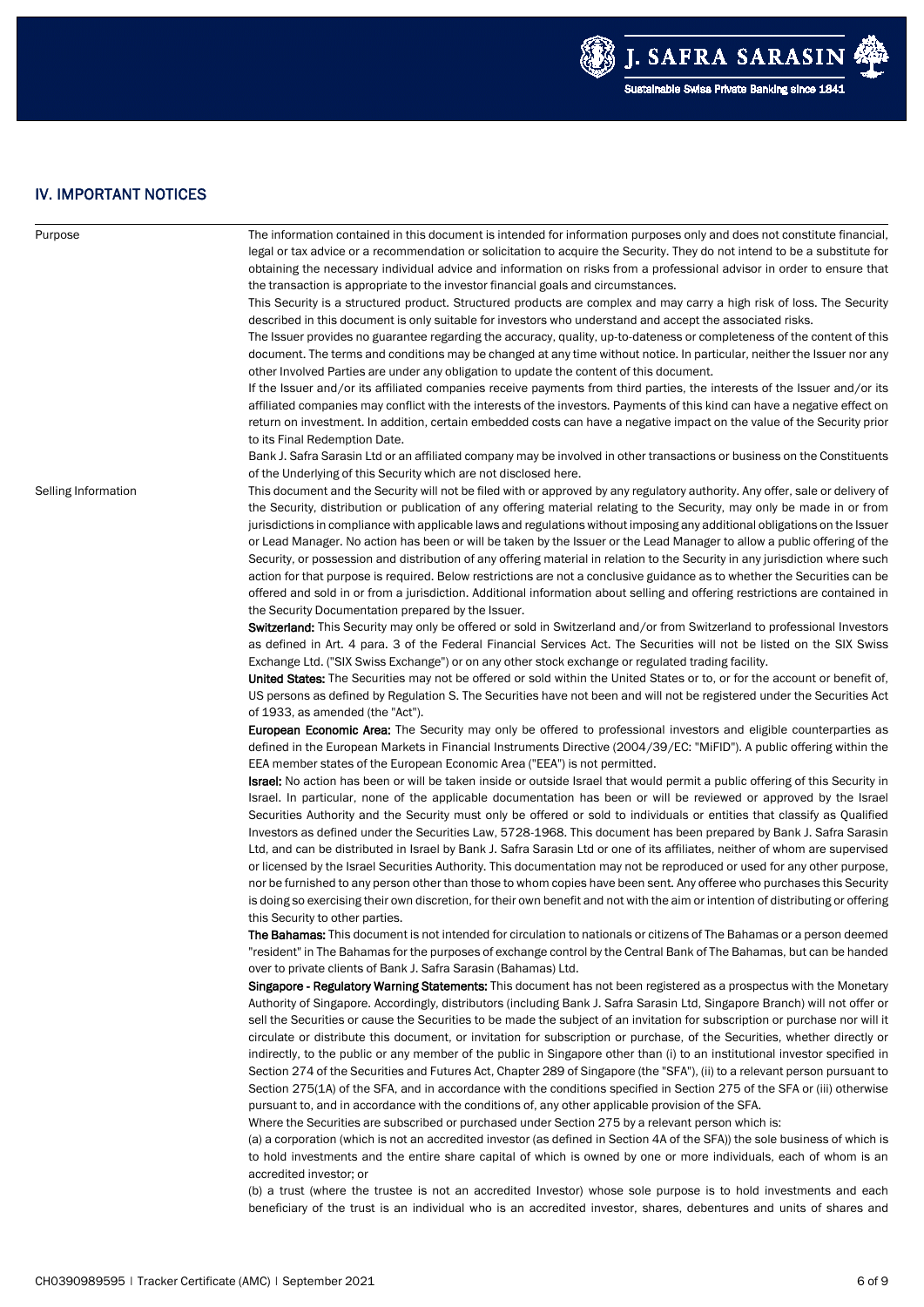

|                               | debentures of that corporation or the beneficiaries' rights and interest (howsoever described) in that trust shall not be<br>transferred within 6 months after that corporation or that trust has acquired the products pursuant to an offer made<br>under Section 275 except:                                                                                                                                                                                                                                                                                                                                                                                                                                                    |
|-------------------------------|-----------------------------------------------------------------------------------------------------------------------------------------------------------------------------------------------------------------------------------------------------------------------------------------------------------------------------------------------------------------------------------------------------------------------------------------------------------------------------------------------------------------------------------------------------------------------------------------------------------------------------------------------------------------------------------------------------------------------------------|
|                               | (1) to an institutional investor (for corporations under Section 274 of the SFA) or to a relevant person defined in Section<br>275(2) of the SFA, or to any person pursuant to an offer that is made on terms that such shares, debentures and units of<br>shares and debentures of that corporation or such rights and interest in that trust are acquired at a consideration of not<br>less than S\$200,000 (or its equivalent in foreign currency) for each transaction whether such amount is to be paid in<br>cash or by exchange of securities or other assets, and further for corporations, in accordance with the conditions<br>specified in Section 275 of the SFA;                                                     |
|                               | (2) where no consideration is or will be given for the transfer; or                                                                                                                                                                                                                                                                                                                                                                                                                                                                                                                                                                                                                                                               |
|                               | (3) where the transfer is by operation of law.                                                                                                                                                                                                                                                                                                                                                                                                                                                                                                                                                                                                                                                                                    |
|                               | This advertisement has not been reviewed by the Monetary Authority of Singapore.                                                                                                                                                                                                                                                                                                                                                                                                                                                                                                                                                                                                                                                  |
|                               | Hong Kong - Regulatory Warning Statements: The Securities are available for Professional Investors only. It is a complex<br>product and investors should exercise caution in relation to the Securities.                                                                                                                                                                                                                                                                                                                                                                                                                                                                                                                          |
|                               | This document and its contents are not intended and shall not in any way be construed as an offer or solicitation to the<br>public in Hong Kong for the purchase or sale of the Securities. This document has not and will not be registered as a<br>prospectus in Hong Kong or authorized by the Hong Kong Securities and Futures Commission under the Hong Kong<br>Securities and Futures Ordinance nor has its content been reviewed by any regulatory authority in Hong Kong.<br>Accordingly, unless permitted by the securities laws of Hong Kong, (i) in the case of the Securities being shares or<br>debentures of a company, no person may issue or cause to be issued this document in Hong Kong, other than to persons |
|                               | who are "professional investors" as defined in the Securities and Futures Ordinance and any rules made there under or<br>in circumstances which do not result in the document being a "prospectus" as defined in the Companies Ordinance or<br>which do not constitute an offer to the public within the meaning of that Ordinance; and (ii) in other cases, no person may                                                                                                                                                                                                                                                                                                                                                        |
|                               | issue or have in its possession for the purposes of issue, this document, or any advertisement, invitation or document<br>relating to the Securities, whether in Hong Kong or elsewhere, which is directed at, or the contents of which are likely to<br>be accessed or read by, the public in Hong Kong, other than with respect to securities, regulated investment agreement<br>or collective investment scheme which are intended to be disposed of only to persons outside Hong Kong or only to<br>"professional investors" as defined in the Securities and Futures Ordinance and any rules made there under. If an investor                                                                                                |
|                               | is in any doubt about any of the contents of this document, the investor should obtain independent professional advice.                                                                                                                                                                                                                                                                                                                                                                                                                                                                                                                                                                                                           |
| <b>Security Documentation</b> | These Securities are offered under the Swiss prospectus exemptions pursuant to Art. 36 para. 1 of the Federal Financial                                                                                                                                                                                                                                                                                                                                                                                                                                                                                                                                                                                                           |
|                               | Services Act. These Securities shall only be offered in accordance to the "Selling information" defined above.                                                                                                                                                                                                                                                                                                                                                                                                                                                                                                                                                                                                                    |
|                               | Up to the Initial Fixing End Date, all information contained in this document is indicative ("Indicative Terms") and may be<br>subject to changes. No liability can be assumed for the information provided in the Indicative Terms. The Issuer has no<br>obligation to issue the Security as described in the Indicative Terms.                                                                                                                                                                                                                                                                                                                                                                                                  |
|                               | The Final Terms and the Base Prospectus valid as per the Initial Fixing End Date, as amended from time to time, contain<br>all the relevant terms and conditions and shall form together the entire and legally binding documentation for the                                                                                                                                                                                                                                                                                                                                                                                                                                                                                     |
|                               | Security. Accordingly, the Final Terms should always be read together with the Base Prospectus. Definitions used but not<br>defined in the Final Terms shall have the meaning given in the Base Prospectus. In the event of discrepancies between<br>the Final Terms and the Base Prospectus, the provisions of the Final Terms shall prevail. Versions of the Final Terms in<br>other languages, if any, constitute non-binding translations. The Issuer and/or Bank J. Safra Sarasin Ltd is entitled to<br>correct spelling mistakes, calculation or other obvious errors in the Final Terms and to make editorial changes, and to                                                                                              |
|                               | amend or supplement contradictory or incomplete provisions, without the consent of the investors. Printed copies of the<br>Security Documentation may be requested free of charge at the head office of Bank J. Safra Sarasin Ltd (see last page                                                                                                                                                                                                                                                                                                                                                                                                                                                                                  |
| PRIIPs KID                    | for contact details).<br>These Securities are not intended to be sold to EEA retail investors in the member countries of EEA as defined under<br>Regulation (EU) No 1286/2014 of the European Parliament and of the Council of 26 November 2014 on key information                                                                                                                                                                                                                                                                                                                                                                                                                                                                |
|                               | documents for packaged retail and insurance based investment products (PRIIPs) (the "PRIIPs Regulation"). Accordingly,<br>the Issuer has not prepared a key information document ("KID") in accordance with the PRIIPs Regulation in relation to<br>the Securities. Any offer or sale of the Securities to retail investors in or from the member countries of EEA may be<br>unlawful. Each distributor offering and/or selling the Securities and/or Investor acquiring the Securities will be deemed<br>to represent, warrant and undertake to the Issuer, the Lead Manager and the distributor that it has not offered or sold,                                                                                                |
|                               | and will not offer or sell the Securities to EEA retail investors and that it has complied and will comply with the PRIIPs<br>Regulation in relation to the Securities. Bank J. Safra Sarasin Ltd as Issuer and Lead Manager expressly disclaims any<br>responsibility for offerings and/or sales of Securities to retail investors in breach of the PRIIPs Regulation.                                                                                                                                                                                                                                                                                                                                                           |

## V. UNDERLYING INFORMATION

Important Notices The information contained in this document about the Constituents of the Underlying consists of extracts from, or summaries of, information publicly available and may not always correspond to the latest information available. The Issuer accepts only responsibility for accurately extracting and summarizing information regarding the Constituents of the Underlying. No further responsibilities (explicit or implied) in respect of information regarding the Constituents of the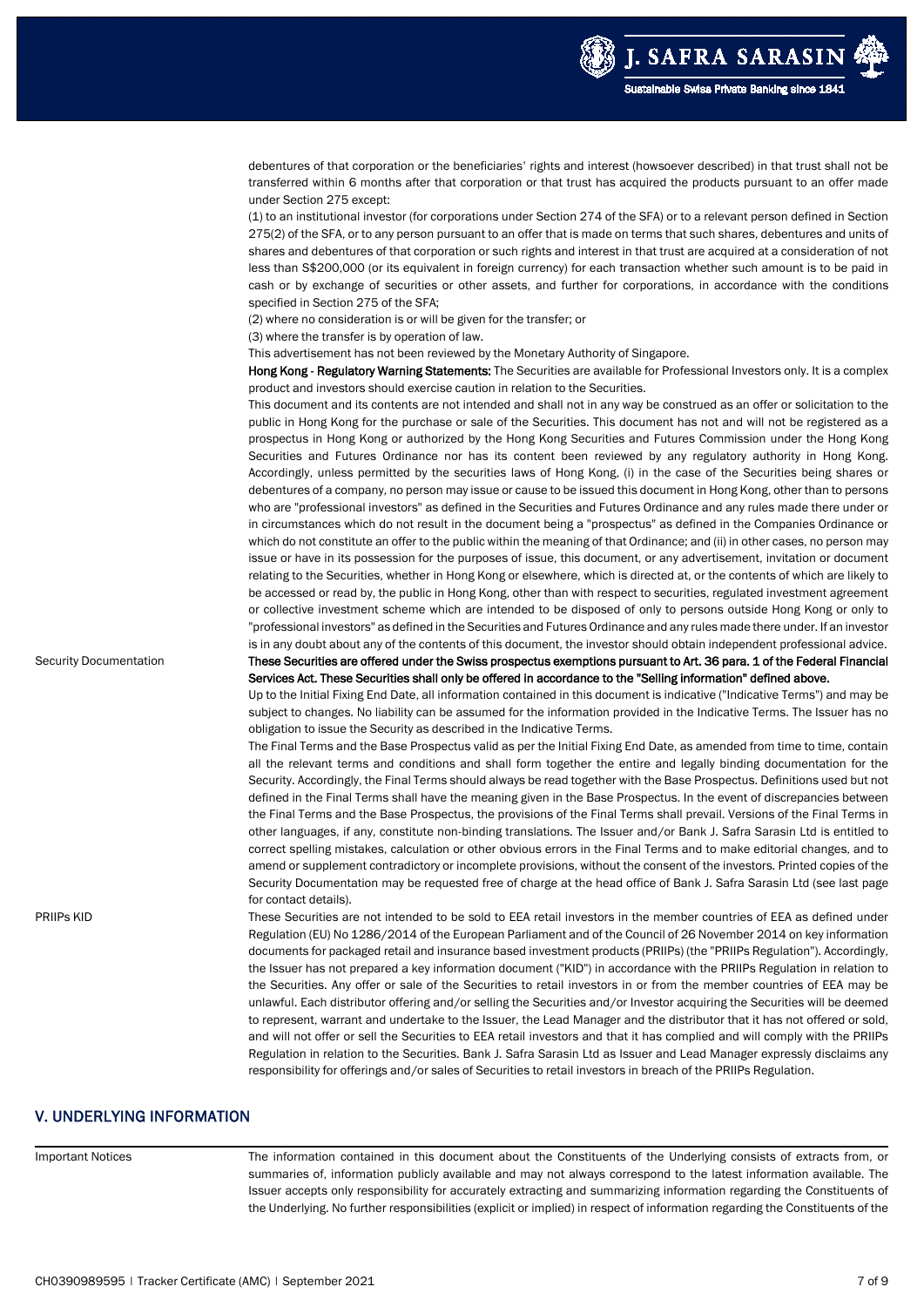

Underlying are accepted by the Issuer. The Issuer gives no assurance that information regarding the Constituents of the Underlying, any other publicly available information or any other publicly available documents referring to the Constituents of the Underlying are accurate or complete.

There is no assurance that all events occurred prior to the publication of this document which may affect the trading price of the Constituents of the Underlying, to which the Security and therefore the trading price and value of the Security is related, have been publicly disclosed. Subsequent disclosures of any such events or the disclosure or failure to disclose material future events concerning the Constituents of the Underlying to which the Security is related may affect the trading price and value of this Security.

Price Development **Information relating to the price development of the Constituents of the Underlying may be found either on public sources,** such as Bloomberg, Refinitiv (Reuters) or financial webpages. Alternatively, this information may also be obtained from Bank J. Safra Sarasin Ltd (see last page for contact details). Past performance of the Constituents of the Underlying provides no guarantee of future performance.

Bank J.Safra Sarasin Ltd Elisabethenstrasse 62, 4002 Basel, Switzerland Phone(\*): +41 (0)58 317 4878 E-Mail: derivatives@jsafrasarasin.com (\*) Please note that phone calls to the above mentioned number are recorded and it is assumed that callers agree to this practice.